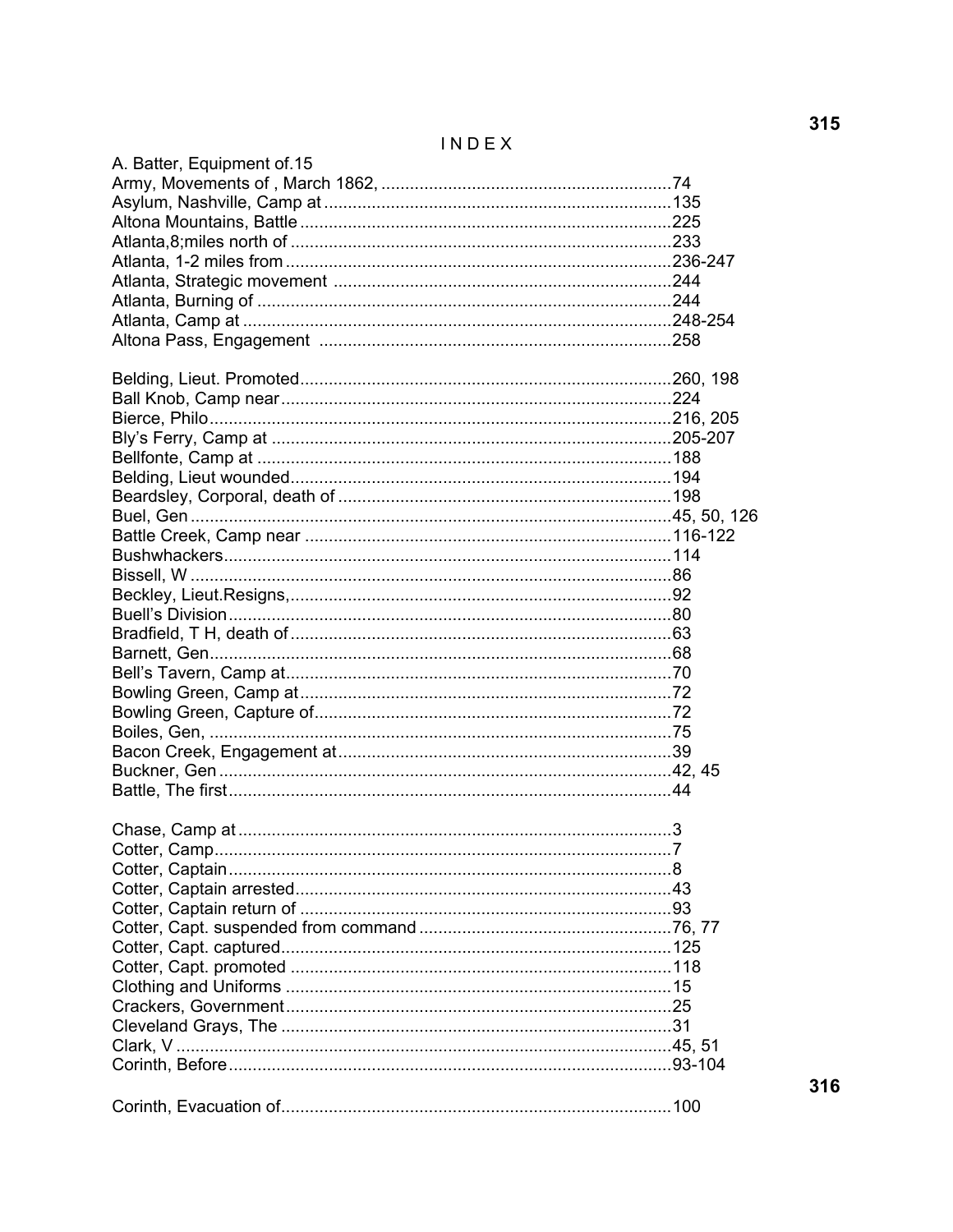|  | 317 |
|--|-----|
|  |     |
|  |     |
|  |     |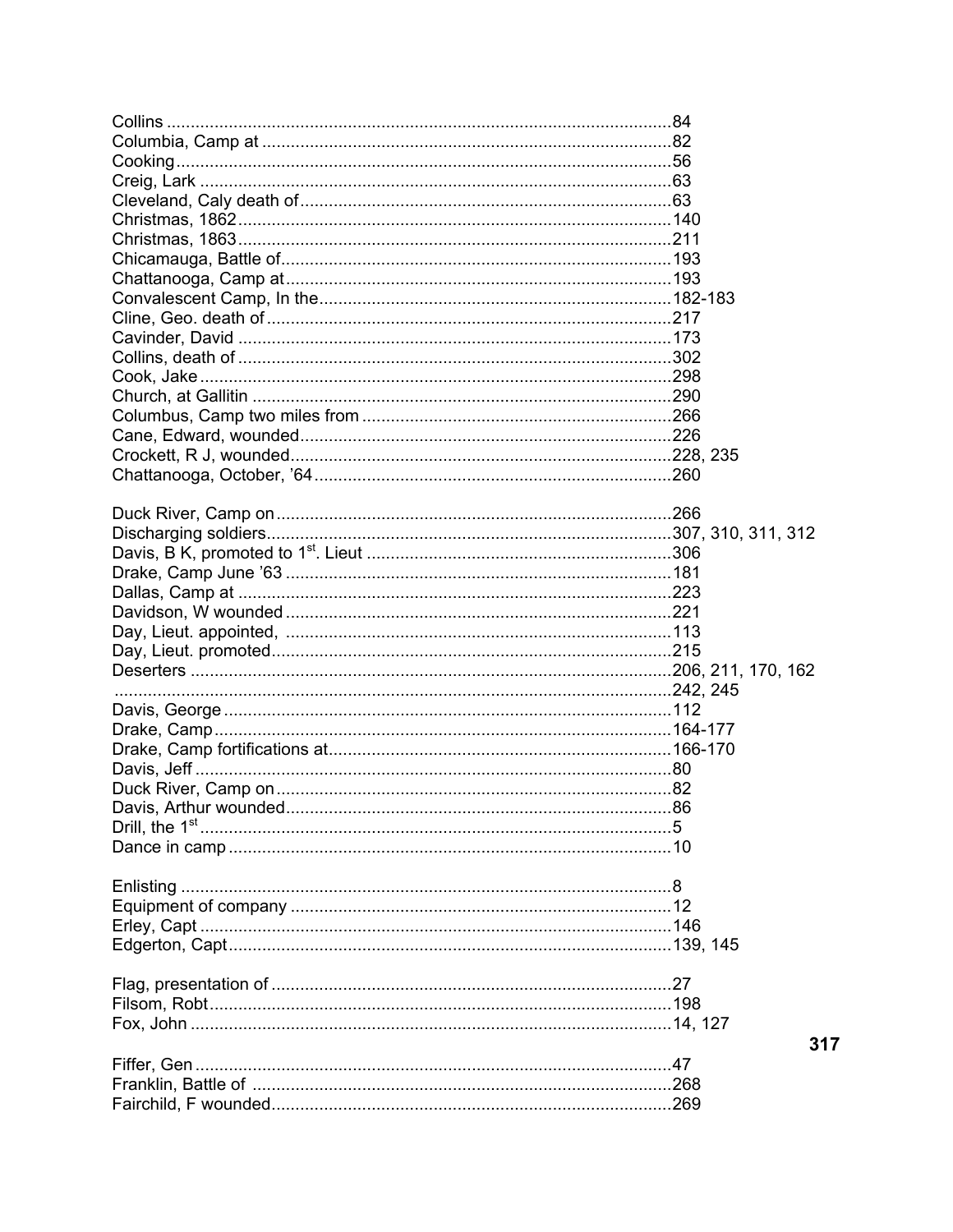| Illinois Regiments, mention | 89 <sup>th</sup> |     |
|-----------------------------|------------------|-----|
|                             |                  |     |
|                             |                  |     |
|                             |                  |     |
|                             |                  |     |
|                             |                  |     |
|                             |                  |     |
|                             |                  |     |
|                             |                  |     |
|                             |                  | 318 |
|                             |                  |     |
|                             |                  |     |
|                             |                  |     |
|                             |                  |     |
|                             |                  |     |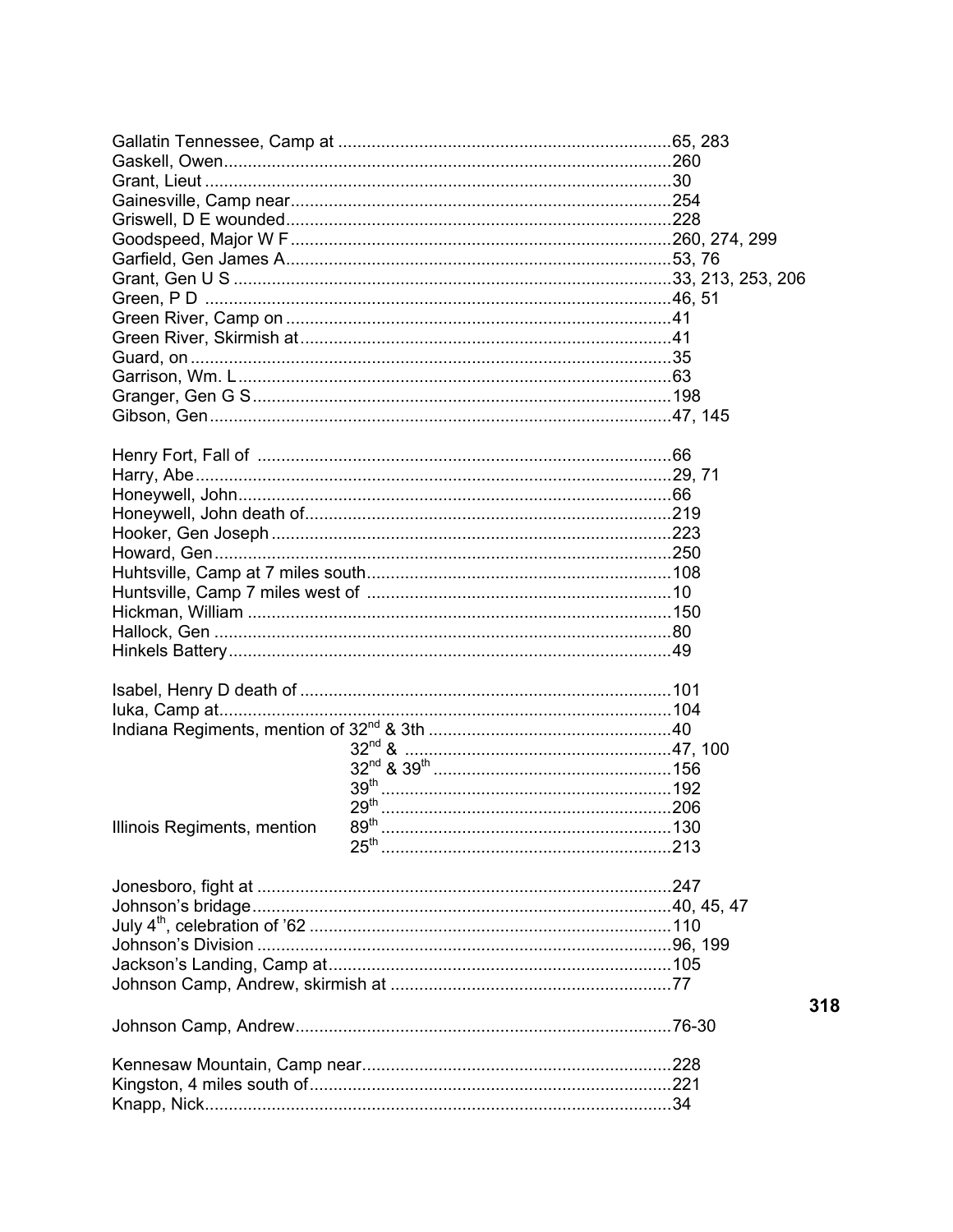| 319 |
|-----|
|     |
|     |
|     |
|     |
|     |
|     |
|     |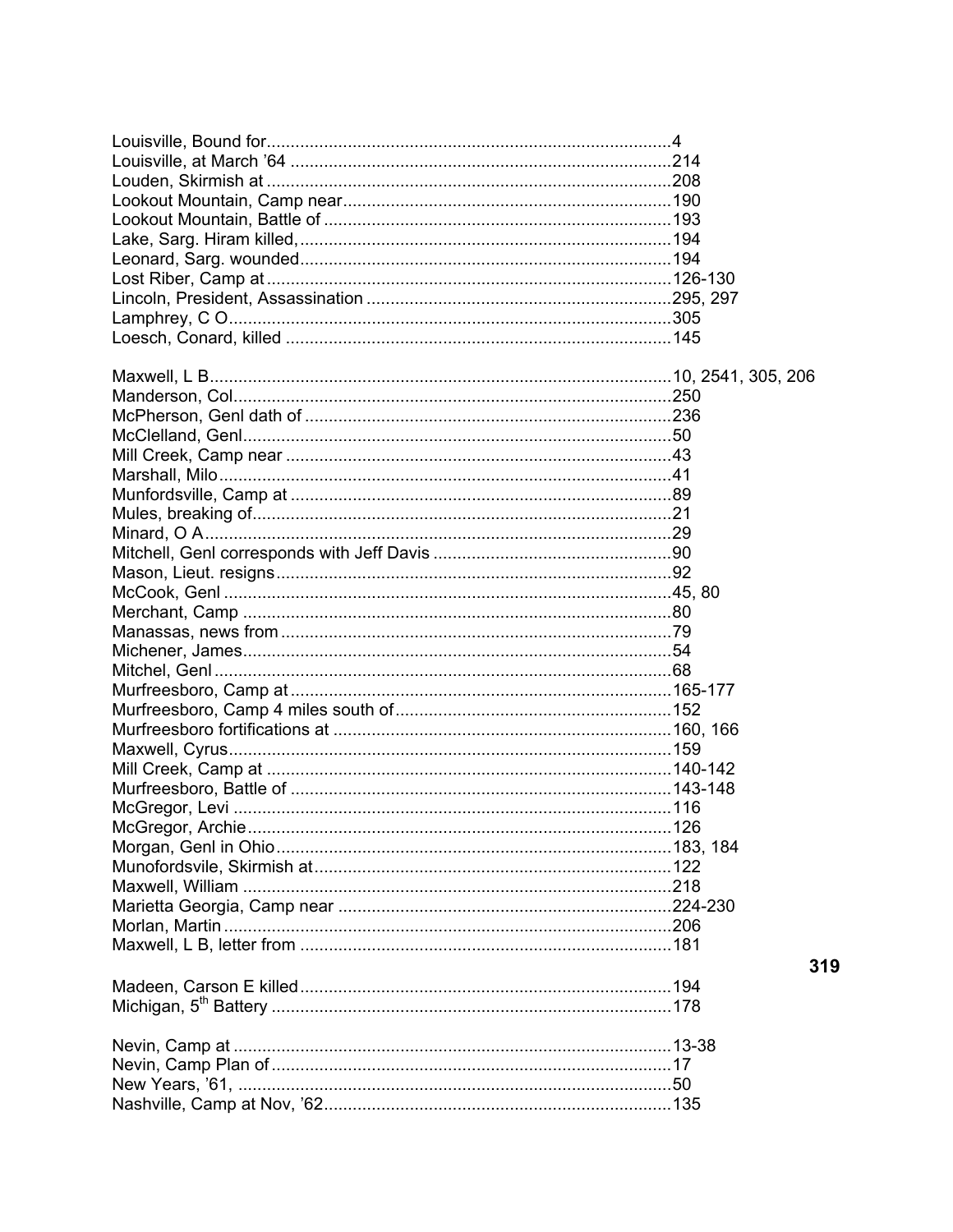|                        | 9 <sup>th</sup> |     |
|------------------------|-----------------|-----|
|                        |                 |     |
|                        | 7 <sup>th</sup> |     |
|                        |                 |     |
|                        |                 |     |
|                        |                 |     |
|                        |                 |     |
|                        |                 |     |
|                        |                 |     |
|                        |                 |     |
|                        |                 |     |
|                        |                 |     |
|                        |                 |     |
|                        |                 |     |
|                        |                 |     |
|                        |                 |     |
|                        |                 |     |
| Orchard, Crab Camp at. |                 |     |
|                        |                 |     |
|                        |                 |     |
|                        |                 |     |
|                        |                 |     |
|                        |                 | 320 |
|                        |                 |     |
|                        |                 |     |
|                        |                 |     |
|                        |                 |     |
|                        |                 |     |
|                        |                 |     |
|                        |                 |     |
|                        |                 |     |
|                        |                 |     |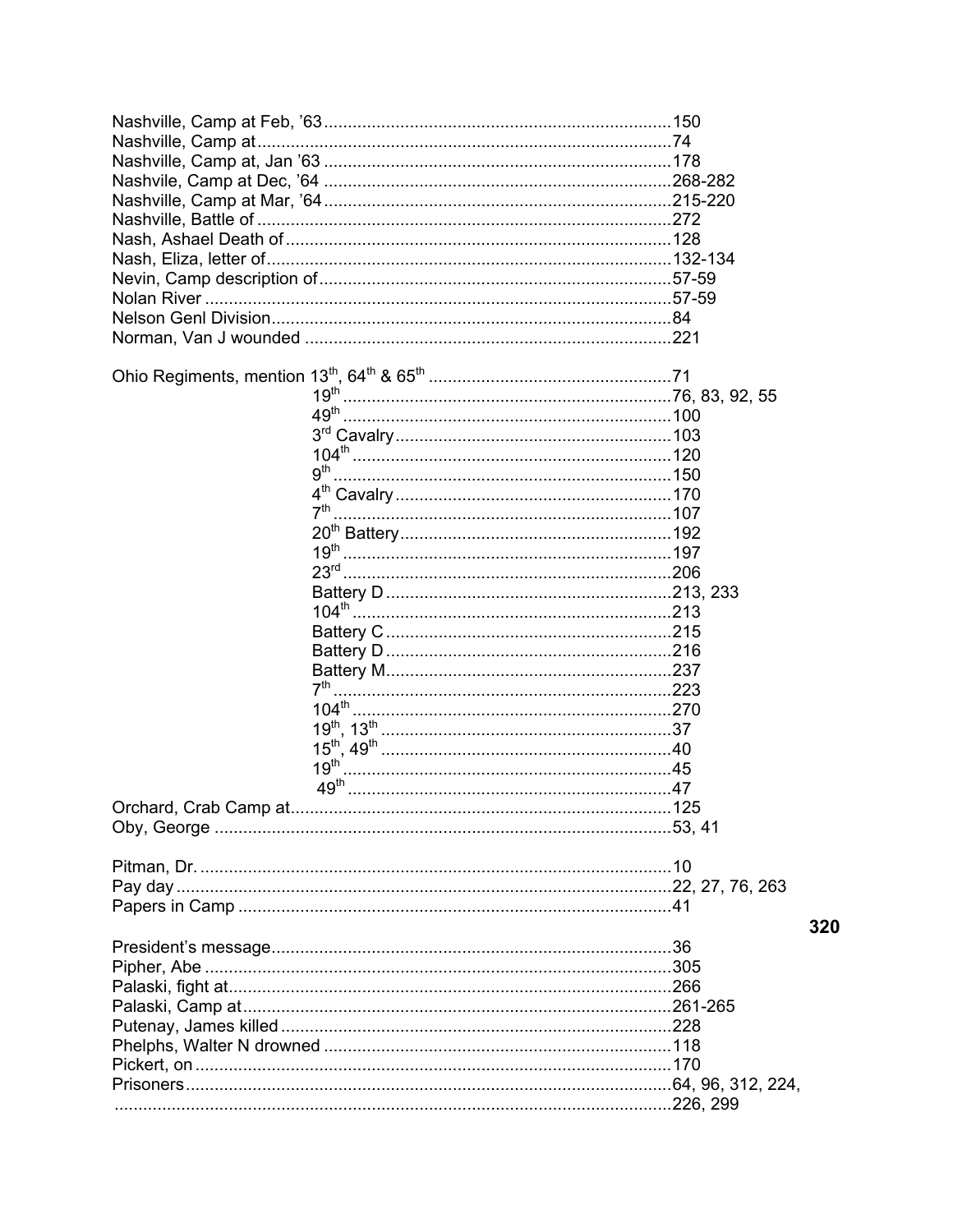| Roggers, R……………………………………………………………………………………179, 145 |     |
|----------------------------------------------------|-----|
|                                                    |     |
|                                                    |     |
|                                                    |     |
|                                                    |     |
|                                                    |     |
|                                                    |     |
|                                                    |     |
|                                                    |     |
|                                                    |     |
|                                                    |     |
|                                                    |     |
|                                                    |     |
|                                                    |     |
|                                                    |     |
|                                                    |     |
|                                                    |     |
|                                                    |     |
|                                                    |     |
|                                                    |     |
|                                                    |     |
|                                                    |     |
|                                                    |     |
|                                                    |     |
|                                                    |     |
| Spies hanged                                       |     |
|                                                    |     |
|                                                    |     |
|                                                    |     |
|                                                    |     |
|                                                    | 321 |
|                                                    |     |
|                                                    |     |
|                                                    |     |
|                                                    |     |
|                                                    |     |
|                                                    |     |
|                                                    |     |
|                                                    |     |
|                                                    |     |
|                                                    |     |
|                                                    |     |